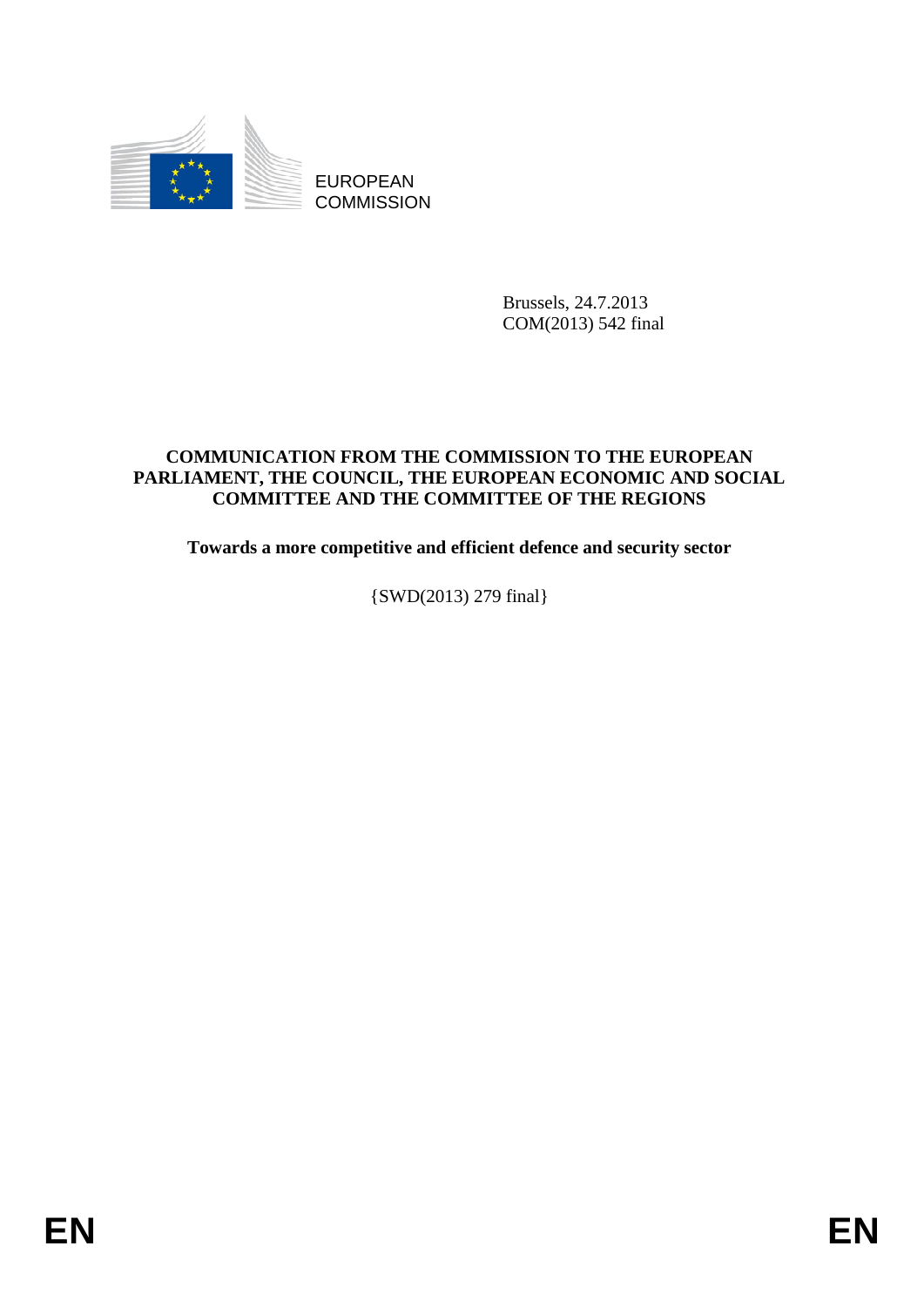#### **COMMUNICATION FROM THE COMMISSION TO THE EUROPEAN PARLIAMENT, THE COUNCIL, THE EUROPEAN ECONOMIC AND SOCIAL COMMITTEE AND THE COMMITTEE OF THE REGIONS**

#### **Towards a more competitive and efficient defence and security sector**

"*The world needs a Europe that is capable of deploying military missions to help stabilise the situation in crisis areas…. We need to reinforce our Common Foreign and Security Policy and a common approach to defence matters because together we have the power, and the scale to shape the world into a fairer, rules based and human rights' abiding place*."

President Barroso, State of the Union Speech September 2012

"*The Council reiterates its call to retain and further develop military capabilities for sustaining and enhancing the CSDP. They underpin the EU's ability to act as a security provider, in the context of a wider comprehensive approach* (and) *the need for a strong and less fragmented European defence industry to sustain and enhance Europe's military capabilities and the EU's autonomous action*".

Foreign Affairs Council, 19 November 2012, Conclusions

#### **1. EUROPEAN COMMISSION'S CONTRIBUTION TO STRENGTHENING EUROPE'S DEFENCE AND SECURITY SECTOR**

This Communication builds on the work of the Commission's Defence Task Force established in 2011 with the objective to strengthen the defence sector by mobilising all relevant EU policies. The EEAS and EDA have been fully associated to the work of the Task Force and in the preparation of this Communication.

#### **1.1. Introduction**

The strategic and geopolitical environment is rapidly and constantly evolving. The world's balance of power is shifting as new centres of gravity are emerging and the US is rebalancing its strategic focus towards Asia. In this situation, Europe has to assume greater responsibilities for its security at home and abroad. To punch its weight, the EU needs to develop a credible CSDP. This evolution must be fully compatible with NATO and its principles.

The security challenges we are facing today are numerous, complex, interrelated and difficult to foresee: regional crises can occur and turn violent, new technologies can emerge and bring new vulnerabilities and threats, environmental changes and scarcity of natural resources can provoke political and military conflicts. At the same time, many threats and risks spread easily across national borders, blurring the traditional dividing line between internal and external security.

These security challenges can only be tackled in a comprehensive approach combining different policies and instruments, short and long-term measures. This approach must be underpinned by a large range of civil and military capabilities. It is increasingly unlikely that Member States can bear this burden in isolation.

This is the case in particular for defence, where new equipment is often technologically complex and expensive. Today, Member States encounter difficulties to equip their armed forces adequately. Recent operations in Libya have highlighted important European shortfalls in key military capabilities.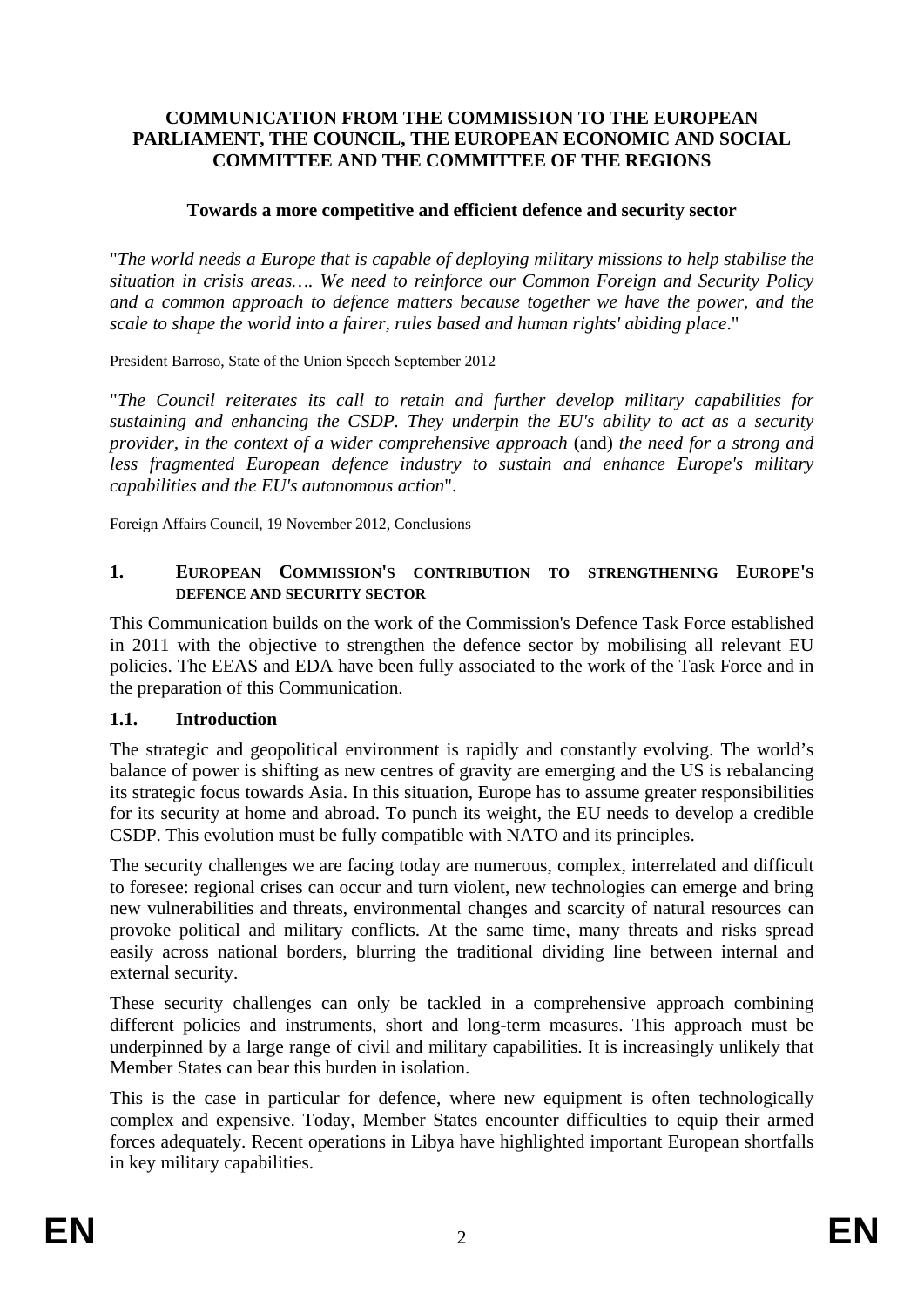The crisis in public spending induces cuts in defence budgets which exacerbates the situation, in particular, because they are neither co-ordinated nor implemented with regard to common strategic objectives. From 2001 to 2010 EU defence spending declined from €251 billion to €194 billion. These budget cuts are also having a serious impact on the industries that develop equipment for our armed forces with cutbacks in existing and planned programmes. They affect in particular the investment in defence R&D that is crucial for developing capabilities of the future. Between 2005 and 2010 there was a 14% decrease in European R&D budgets down to €9 billion; and the US alone spends today seven times more on defence R&D than all 27 EU Member States together.

Defence budgets are falling, and the cost of modern capabilities is rising. These cost increases come from the long-term trend of growing technological complexity of defence equipment, but also from the reduction of production volumes which are due to the reorganisation and downsizing of European armed forces since the end of the Cold War. These factors will continue to shape defence markets in Europe regardless of budget levels.

This situation has knock-on effects for an industry that plays a crucial role in the wider European economy. With a turnover of  $\Theta$ 6 billion in 2012 alone, it is a major industrial sector, generating innovation and centred on high-end engineering and technologies. Its cutting-edge research has created important indirect effects in other sectors, such as electronics, space and civil aviation and provides growth and thousands of highly skilled jobs. Defence industry in Europe directly employs about 400,000 people and generates up to another 960,000 indirect jobs. It is, therefore, a sector that is essential to retain if Europe is to remain a world-leading centre for manufacturing and innovation. This is why action to strengthen the competitiveness of the defence industry is a key part of the Europe 2020 Strategy for smart, sustainable and inclusive growth.

At the same time, the importance of this industry cannot be measured only in jobs and turnover. The European Defence Technological and Industrial Base (EDTIB) constitutes a key element for Europe's capacity to ensure the security of its citizens and to protect its values and interests. Europe must be able to assume its responsibilities for its own security and for international peace and stability in general. This necessitates a certain degree of strategic autonomy: to be a credible and reliable partner, Europe must be able to decide and to act without depending on the capabilities of third parties. Security of supply, access to critical technologies and operational sovereignty are therefore crucial.

Currently defence companies are surviving on the benefits of R&D investment of the past and have been able to successfully replace falling national orders with exports. However, this often comes at the price of transfers of technology, IPRs and production outside the EU. This in turn has serious implications for the long-term competitiveness of the EDTIB.

The problem of shrinking defence budgets is aggravated by the persisting fragmentation of European markets which leads to unnecessary duplication of capabilities, organisations and expenditures. Cooperation and EU-wide competition still remains the exception, with more than 80% of investment in defence equipment being spent nationally. As a result, Europe risks losing critical expertise and autonomy in key capability areas.

This situation necessitates a reorientation of priorities. If spending more is difficult spending better is a necessity. There is significant scope to do so. In spite of cuts, in 2011 EU Member States together still spent more on defence than China, Russia and Japan together<sup>1</sup>. Budgetary constraints must therefore be compensated by greater cooperation and more efficient use of resources. This can be done via supporting clusters, role specialisation, joint research and

 $\frac{1}{1}$ 

SIPRI data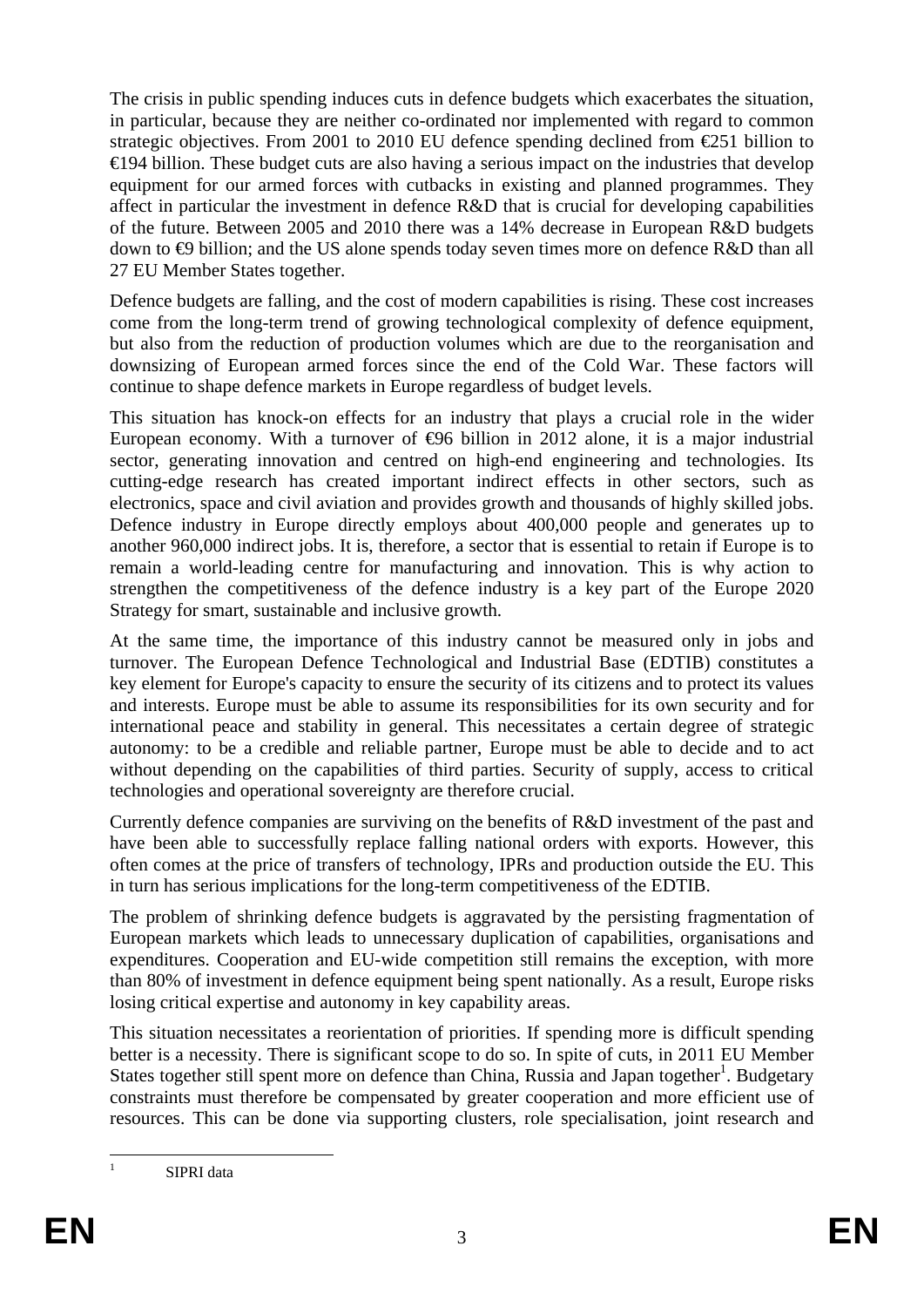procurement, a new, more dynamic approach to civil-military synergies and more market integration.

### **1.2. The Commission's strategy**

Defence is still at the heart of national sovereignty and decisions on military capabilities remain with Member States. However, the EU does have a significant contribution to make. It has policies and instruments to implement structural change and it is the best framework for Member States to maintain collectively an appropriate level of strategic autonomy. With Members States having amongst themselves around 1.6 million soldiers and annual defence budgets of €194 billion the EU has the capacity to be a strategic actor on the international stage, in line with its values.

The European Council, in its Conclusions of 14 December 2012, therefore called upon "… *the High Representative, notably through the European External Action Service and the European Defence Agency, as well as the Commission, (…) to develop further proposals and actions to strengthen CSDP and improve the availability of the required civilian and military capabilities*...".

The ultimate objective is to strengthen European defence to meet the challenges of the  $21<sup>st</sup>$ century. Member States will be in lead on many of the necessary reforms. The European Defence Agency (EDA) has as its mission to support them in their effort to improve the Union's defence capabilities for the CSDP. The Commission can also make an important contribution, and it has already started to do so. As President Barroso has stressed: *"The Commission is playing its part: we are working towards a single defence market. We are using our competences provided under the Treaty with a view to developing a European defence industrial base."* 

With these objectives in mind, the Commission has put forward the two Directives on defence and sensitive security procurement (2009/81) and transfers (2009/43), which constitute today the cornerstone of the European defence market. Moreover, it has developed industrial policies and specific research and innovation programmes for security and space. The Commission has also developed policies and instruments supporting both internal and external security in areas such as protection of external borders, maritime surveillance, civil protection, or crisis management, which have numerous technological, industrial, conceptual and operational similarities and links with defence.

The present Communication consolidates this acquis and develops it further within the scope of its competencies as defined in the Treaty of Lisbon. It tries, in particular, to exploit possible synergies and cross-fertilisation which come from the blurring of the dividing line between defence and security and between civil and military.

To achieve these objectives, the Commission intents to take action in the following strands:

- Further deepen the internal market for defence and security. This means first of all to ensure the full application of the two existing Directives. Based on this acquis, the Commission will also tackle market distortions and contribute to improving security of supply between Member States;
- Strengthen the competitiveness of the EDTIB. To this end, the Commission will develop a defence industrial policy based on two key strands:
	- Support for competitiveness including developing 'hybrid standards' to benefit security and defence markets and examining the ways to develop a European certification system for military airworthiness.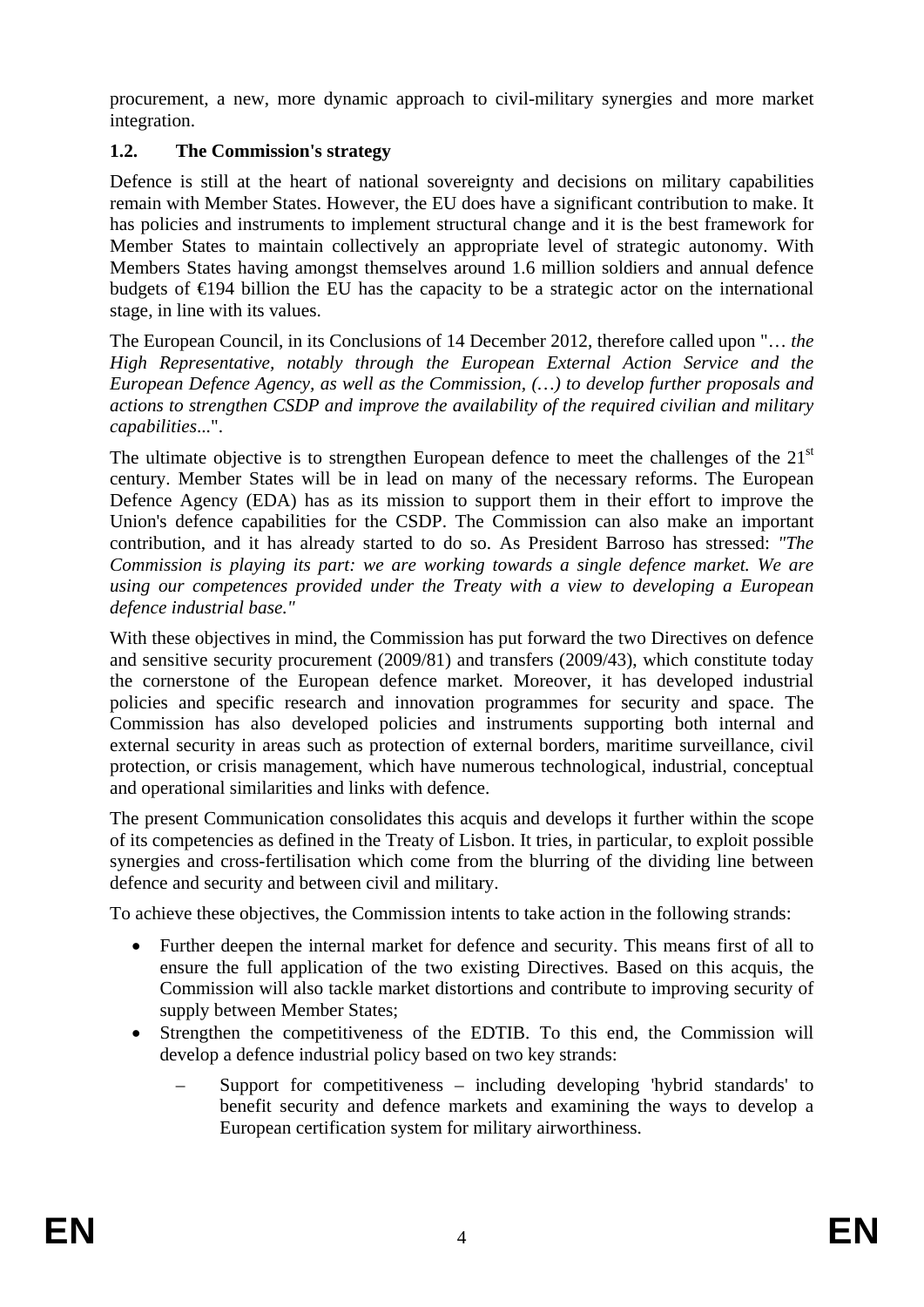- Support for SMEs including development of a European Strategic Cluster Partnership to provide links with other clusters and support defence-related SMEs in global competition.
- Exploit civilian military synergies to the maximum extent possible in order to ensure the most efficient use of European tax payers' resources. In particular by:
	- concentrating its efforts on possible cross-fertilisation between civil and military research and the dual-use potential of space;
	- helping armed forces reduce their energy consumption and thereby contribute to the Union's 20/20/20 targets.
- In addition, the Commission suggests actions which aim at exploring new avenues, driving the strategic debate in Europe forward and preparing the ground for more and deeper European cooperation. In particular by:
	- Assessing the possibility of EU-owned dual-use capabilities, which may in certain security areas complement national capabilities and become effective and cost-efficient force multipliers;
	- Considering launching a preparatory action for CSDP-related research focusing on those areas where EU defence capabilities are most needed.

The Commission invites Heads of State and Government to discuss this Communication at the European Council in December 2013, together with the report prepared by the High Representative of the Union for Foreign Affairs and Security Policy.

# **Action Plan2**

#### **2. STRENGTHENING THE INTERNAL MARKET FOR DEFENCE**

#### **2.1. Ensure market efficiency**

• With the Defence and Security Procurement Directive 2009/81 being fully transposed in all Member States, the regulatory backbone of a European Defence Market is in place. For the first time specific Internal Market rules are applicable in this sector to enhance fair and EU-wide competition. However, defence remains a specific market with a longstanding tradition of national fragmentation. The Commission will therefore take specific measures to ensure that the Directive is correctly applied and fulfils its objective.

#### **Action:**

• *The Commission will monitor the openness of Member States' defence markets and regularly assess via the EU's Tenders Electronic Daily (TED) and other specialised*  sources how the new procurement rules are applied. It will coordinate its market *monitoring activities with those of the EDA in order to exploit potential synergies and avoid unnecessary duplication of efforts.* 

 $\frac{1}{2}$ 

Any envisaged action in this Action Plan is coherent and compatible with the relevant financial instruments established under the Multi-annual Financial Framework.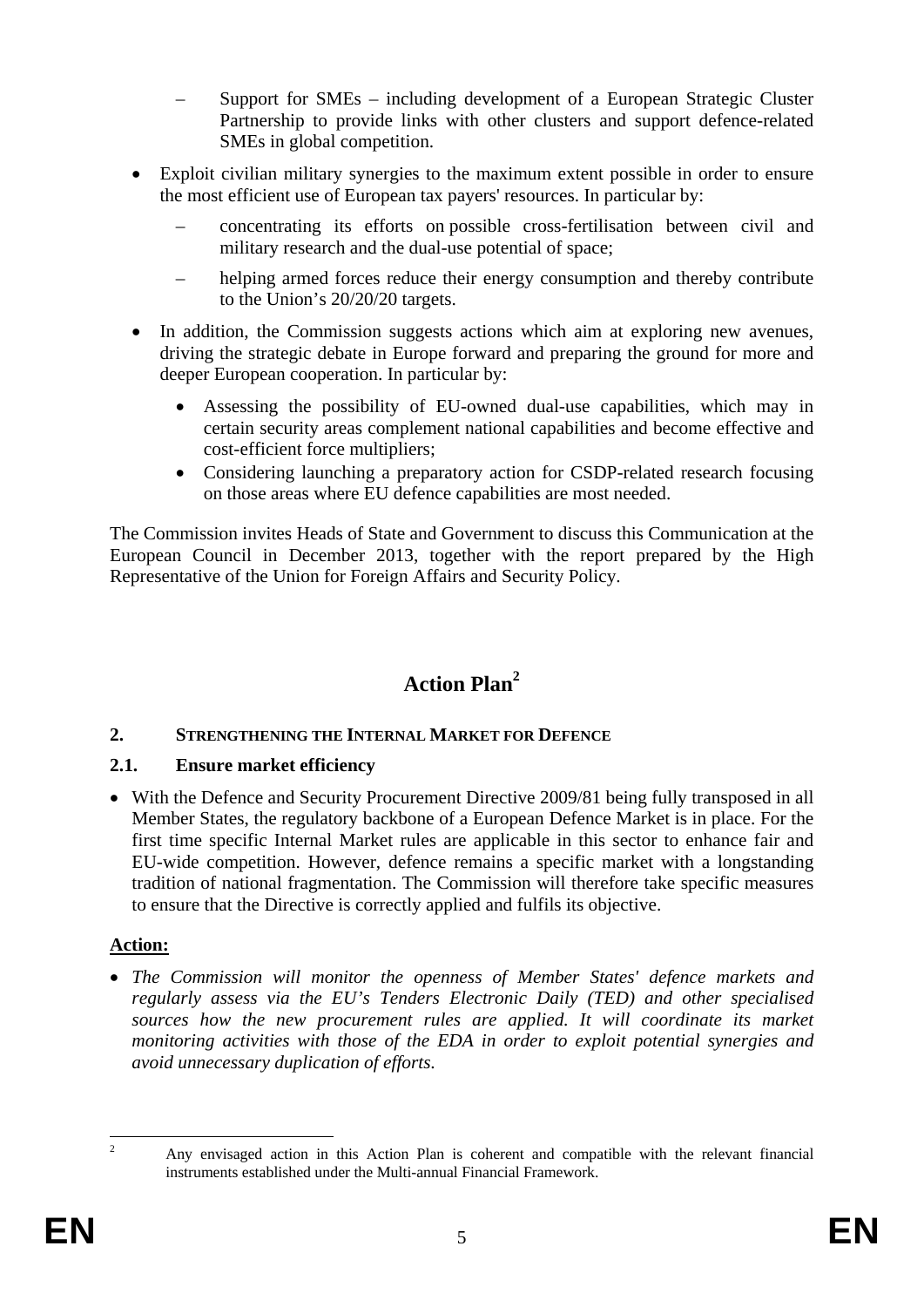In times of budget constraints, it is particularly important to spend financial resources efficiently. Pooling of demand is an effective way of achieving this objective. The Directive contains specific provisions on central purchasing bodies which enable Member States to use the new rules also for joint procurement, for example via the EDA. Member States should use this tool as much as possible to maximise economies of scale and take full benefit of EU-wide co-operation.

Certain contracts are excluded from the scope of the Directive, since the application of its rules would not be appropriate. This is particularly the case for cooperative programmes, which are an effective means to foster market consolidation and competitiveness.

However, other specific exclusions, namely those of government to government sales and of contract awards governed by international rules, might be interpreted in a way undermining the correct use of the Directive. This could jeopardize the level playing field in the internal market. The Commission will therefore ensure that these exclusions are interpreted strictly and that they are not abused to circumvent the Directive.

#### **Action:**

• *The Commission will clarify the limits of certain exclusions. To that end, it will provide, in consultation with Member States, specific guidance, notably on government to government sales and international agreements.* 

### **2.2. Tackle market distortions**

In order to further develop the Internal Market for defence and work towards a level playing field for all European suppliers, the Commission will tackle persisting unfair and discriminatory practices and market distortions. It will in particular mobilise its policies against offsets, i.e. economic compensations required for defence purchases from nonnational suppliers. Offset requirements are discriminatory measures which stand in contrast to both EU Treaty principles and effective procurement methods. They can therefore not be part of the internal market for defence.

# **Action:**

• *The Commission will ensure the rapid phasing out of offsets. Since the adoption of the defence procurement directive, all Member States have withdrawn or revised their national offset legislation. The Commission will verify that these revisions comply with EU law. It will also ensure that these changes in the legal framework lead to an effective change in Member States' procurement practice.* 

The Commission has extensively applied the merger control rules to the defence sector. Those cases allowed the Commission to guarantee effective competition control, contributing to an improved functioning of the market for defence. Concerning state aid, and in line with the Communication on the Modernisation of State Aid policy, public spending should become more efficient and better targeted. In that respect, state aid control has a fundamental role to play in defending and strengthening the internal market, also in the defence sector.

Member States have an obligation, under the Treaty, to notify to the Commission all state aid measures, including aid in the pure military sector. They may only derogate from that obligation if they can prove that non-notification is necessary for reasons of essential security interests under Article 346 TFEU. Therefore, if a Member State intends to rely on Article 346, it must be able to demonstrate that the concrete measures in the military sector are necessary and proportionate for the protection of their essential security interests and that they do not go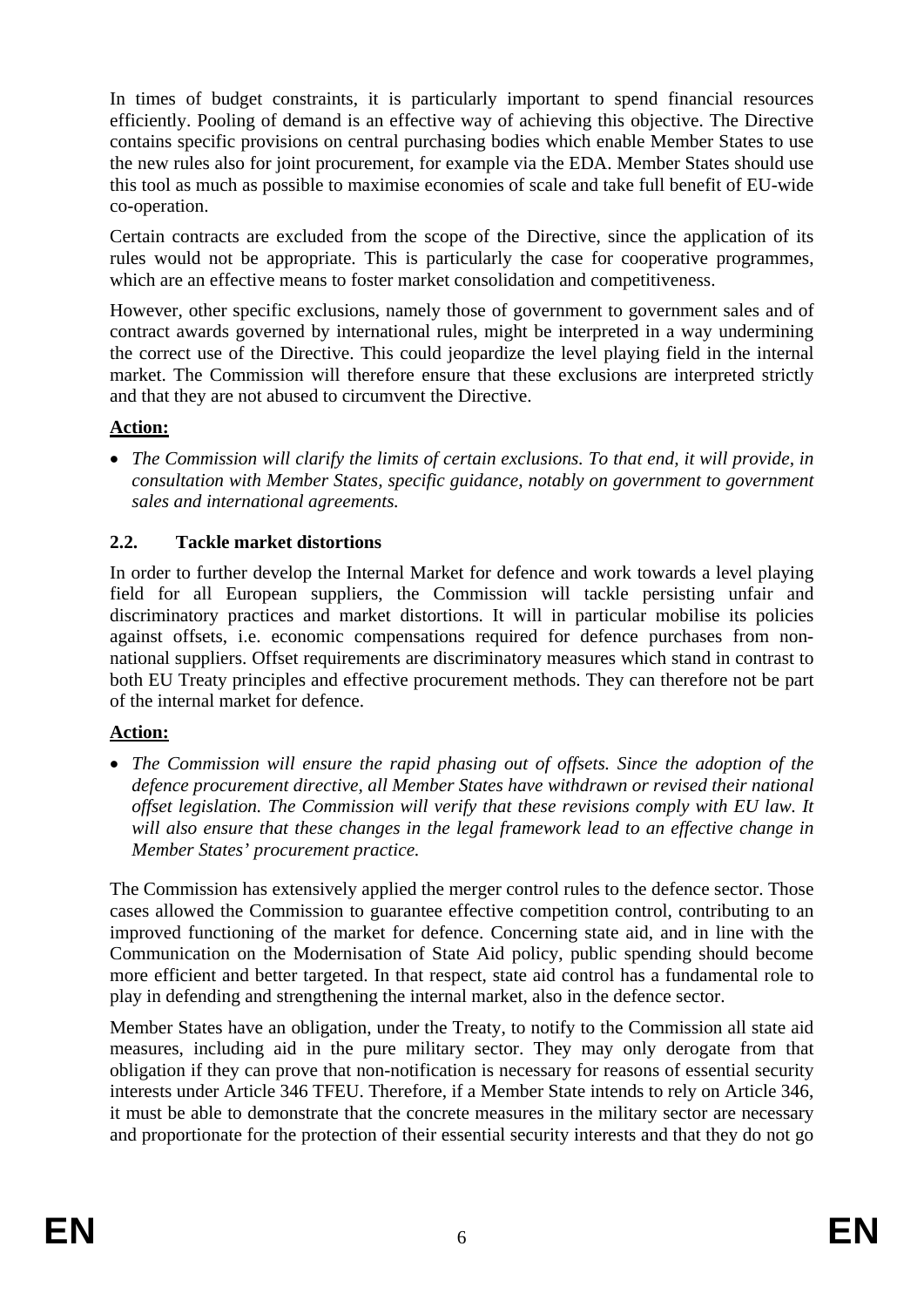beyond what is strictly necessary for that purpose. The burden of proof that these conditions are fulfilled lies upon Member States.

# **Action:**

• *The Commission will ensure that all necessary conditions are fulfilled when Article 346 TFEU is invoked to justify state aid measures.* 

# **2.3. Improve Security of Supply**

Security of supply is crucial to ensure the functioning of the internal market for defence and the Europeanisation of industrial supply chains. Most security of supply problems are the responsibility of Member States. However, the Commission can develop instruments which enable Member States to improve the security of supply between them. Directive 2009/43 on intra-EU transfers is such an instrument, since it introduces a new licencing system which facilitates the movement of defence items within the internal market. Member States should now fully exploit the possibilities of this Directive to enhance security of supply within the Union.

# **Actions:**

- *The Commission, together with the EDA, will launch a consultative process aimed at bringing about a political commitment by Member States to mutually assure the contracted or agreed supply of defence goods, materials or services for the end-use by Member States' armed forces.*
- *The Commission will optimise the defence transfer regime by: a) supporting national authorities in their efforts to raise awareness of it with industry; b) establishing a central register on general licences and promote their use; and c) promoting best practices in managing intra-EU transfers.*

Security of supply depends also on the control and ownership of critical industrial and technological assets. Several Member States have national legislation for the control of foreign investment in defence industries. However, the more international industrial supply chains become, the more can a change of ownership of one company (also at lower tiers) have an impact on the security of supply of other Member States' armed forces and industries. It is also an issue affecting the extent of the autonomy Europe has, and wishes to retain, in the field of military capacity, as well as the general question of control of incoming foreign investment in that sector. A European approach may be needed to cope with this challenge.

# **Action:**

• *The Commission will issue a Green Paper on the control of defence and sensitive security industrial capabilities. It will consult stakeholders on possible shortfalls of the current system, including the possible identification of European capacities, and explore options for the establishment of an EU-wide monitoring system, including mechanisms of notification and consultation between Member States.* 

# **3. PROMOTING A MORE COMPETITIVE DEFENCE INDUSTRY**

The creation of a genuine internal market for defence requires not only a robust legal framework but also a tailored European industrial policy. The future of the EDTIB lies in more co-operation and regional specialisation around and between networks of excellence. A further reinforcement of their civil-military dimension, can foster more competition and contribute to economic growth and regional development. Moreover, in an increasingly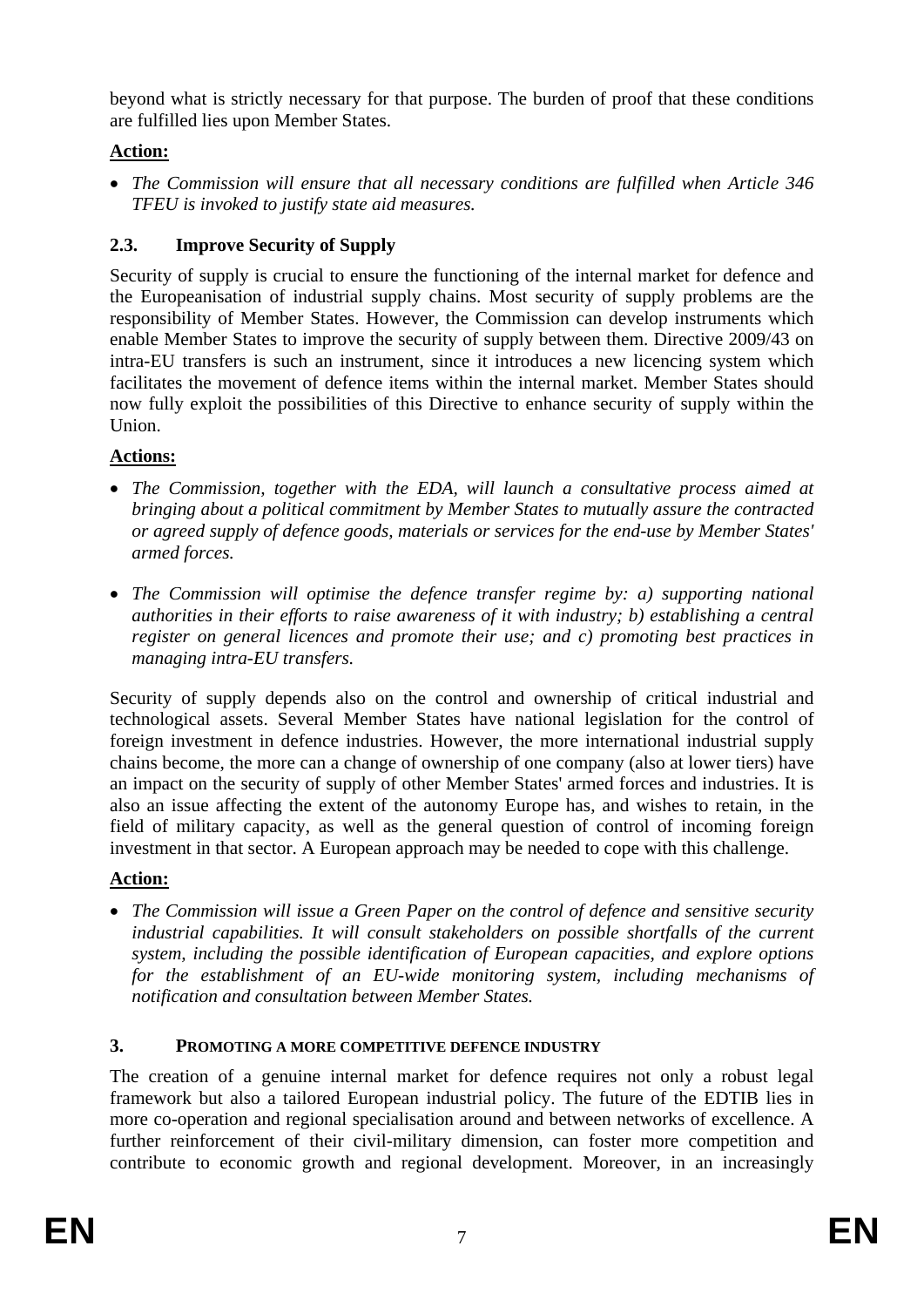globalised defence market it is essential that European defence companies have a sound business environment in Europe to enhance their competitiveness worldwide.

#### **3.1. Standardisation – developing the foundations for defence co-operation and competitiveness**

Most standards used in EU defence are civilian. Where specific defence standards are required they are developed nationally, hindering co-operation and increasing costs for the industry. Therefore, the use of common defence standards would greatly enhance cooperation and interoperability between European armies and improve the competitiveness of Europe's industry in emerging technologies.

This highlights the need for creating incentives for the Member States to develop European civil-military standards. Clearly, these should remain voluntary and there must be no duplication with the standards-related work of NATO and other relevant bodies. However, much more could be done to develop standards where gaps and common needs are identified. This concerns particularly standards in emerging technologies, such as in Remotely Piloted Aircraft Systems (RPAS) and in established areas, such as in camp protection, where markets are underdeveloped and there is a potential to enhance the industry's competitiveness.

### **Actions:**

- *The Commission will promote the development of 'Hybrid Standards', for products which can have both military and civilian applications. It has already issued a standardisation request for such a "hybrid standard" in 2012 for Software Defined Radio. The next candidates for standardisation requests could deal with Chemical Biological Radiological Nuclear & Explosives (CBRNE) detection and sampling standards, RPAS, airworthiness requirements, data sharing standards, encryption and other critical information communication technologies.*
- *The Commission will explore options with the EDA and European Standardisation Organisations for establishing a mechanism to draft specific European standards for military products and applications after agreement with Member States. The main purpose of this mechanism will be to develop standards to meet identified needs while handling sensitive information in an appropriate way.*
- *The Commission will explore with the EDA new ways of promoting existing tools for selecting best practice standards in defence procurement.*

#### **3.2. Promoting a Common Approach to Certification – reducing costs and speeding up development**

Certification, as with standards, is a key enabler for industrial competitiveness and European defence co-operation. The lack of a pan-European system of certification of defence products acts as a major bottleneck delaying the placing of products on the market and adds substantially to costs throughout the life-cycle of the product. There is a need for better arrangements in the field of the certification so that certain tasks currently performed at national level should be carried out in common.

In particular, in military airworthiness, according to the EDA, this is adding 50% to the development time and 20% to the costs of development. Moreover, having a set of common and harmonised requirements reduces costs by enabling cross-national aircraft maintenance or training of maintenance personnel.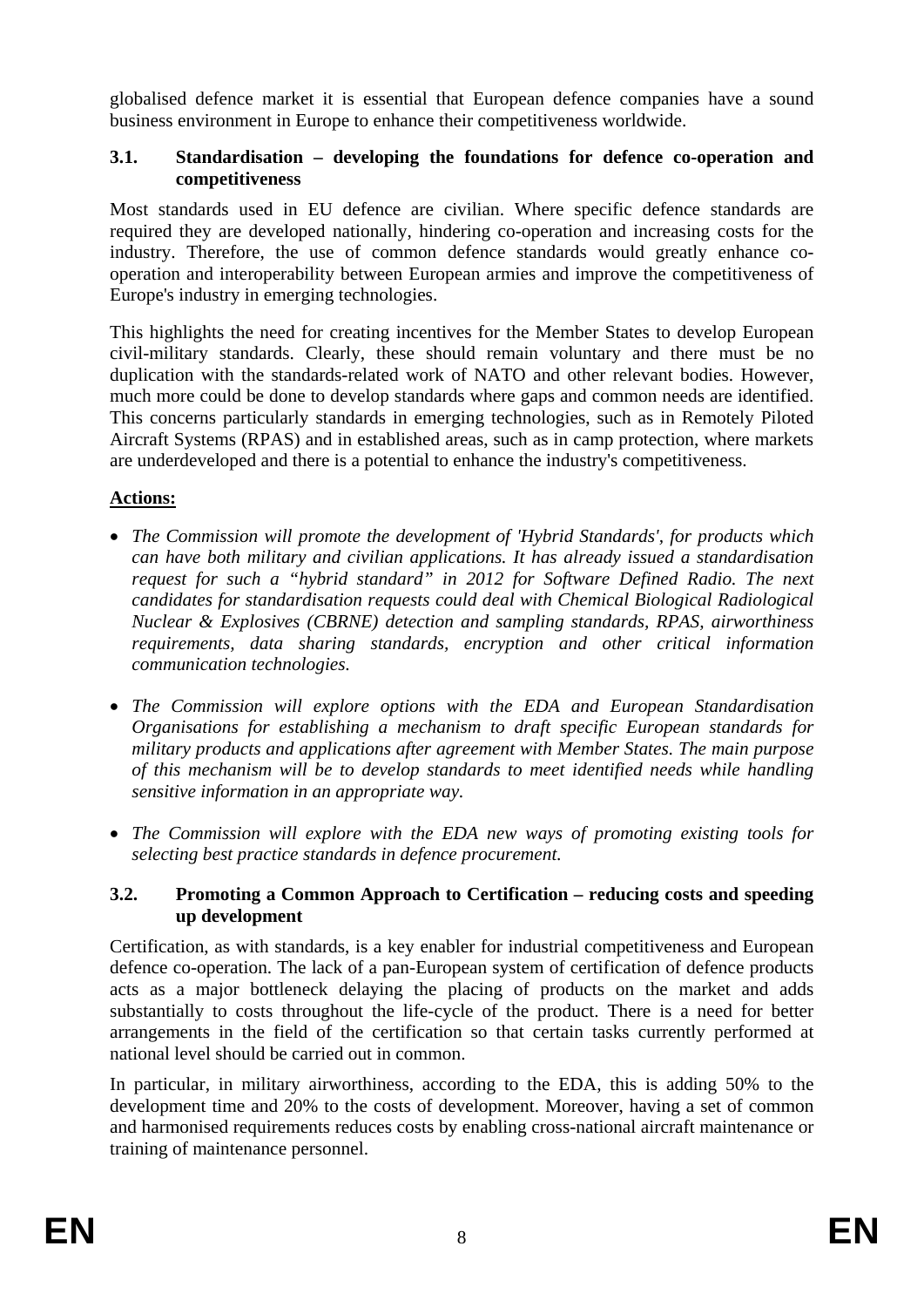Ammunition is another example. The lack of a common certification for ground launched ammunition is estimated to cost Europe  $\in$ 1,5 billion each year (out of a total of  $\in$ 7,5 billion spent on ammunition each year).

### **Action:**

• *Building on the civil experience of EASA, its experience gained by certifying the Airbus A-400M (in its civil configuration) and the work of the EDA in this area, the Commission will assess the different options for carrying out, on behalf of the Member States, the tasks related to the initial airworthiness of military products in the areas specified by the EDA.* 

### **3.3. Raw Materials – tackling supply risks for Europe's defence industry**

Various raw materials, such as rare earths elements, are indispensable in many defence applications, ranging from RPAS to precision guided munitions, from laser targeting to satellite communications. A number of these materials are subject to increased supply risks, which hamper the competitiveness of the defence sector. A key element of the EU overall raw materials strategy consists of a list of raw materials that are considered to be of critical importance to the EU economy. The current list of critical raw materials at EU level is expected to be revised by end 2013. Although these are often the same materials that are important for civil and defence purposes, there would be a clear value-added if this work would take into account the specific importance of raw materials to Europe's defence sector.

### **Action:**

• *The Commission will screen raw materials that are critical for the defence sector within the context of the EU's overall raw materials strategy and prepare, if necessary, targeted policy actions.* 

# **3.4. SMEs – securing the heart of Europe's defence innovation**

The defence directives on procurement and transfers offer new opportunities for SMEs to participate in the establishment of a European defence market. This is the case in particular for the subcontracting provisions of the procurement directive which improves access to supply chains of non-national prime contractors. Member States should therefore actively use these provisions to foster opportunities for SMEs.

Further steps are necessary, in particular in the area of clusters. These are often driven by a prime company that works with smaller companies in a supply chain. Moreover, clusters are often part of networks of excellence bringing together prime contractors, SMEs, research institutes and other academic sectors.

Clusters are therefore particularly important for SMEs, as they offer them access to shared facilities, niches in which they can specialise, and opportunities to cooperate with other SMEs. In such clusters, companies can combine strengths and resources in order to diversify into, and create new markets and knowledge institutions. They can also develop new civilian products and applications based on technologies and materials initially developed for defence purposes (e.g. internet, GPS) or vice versa, which is an increasingly important trend.

# **Actions:**

• *The Commission will explore with industry – taking a bottom-up approach - how to establish a European Strategic Cluster Partnership designed to support the emergence of new value chains and to tackle obstacles faced by defence-related SMEs in global competition. In this context, the Commission will use tools designed to support SMEs,*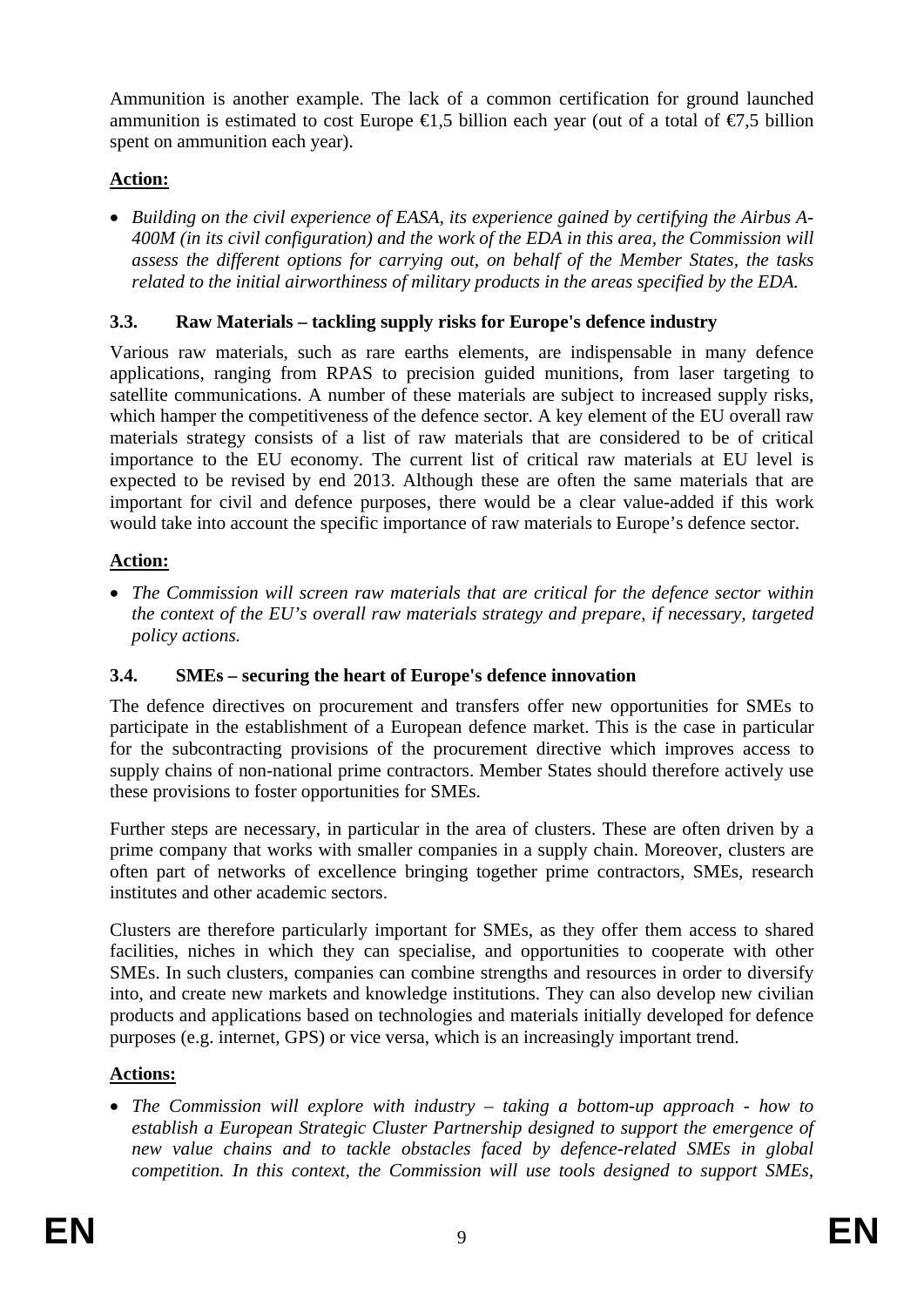*including COSME, for the needs of defence-related SMEs. To this end the use of European Structural and Investment Funds may also be considered. This work will include clarifying eligibility rules for dual use projects.* 

- *The Commission will also use the Enterprise Europe Network (EEN) to guide defencerelated SMEs towards networking and partnerships, internationalisation of their activities, technology transfers and funding business opportunities.*
- *The Commission will promote regional networking with the objective of integrating defence industrial and research assets into regional smart specialisation strategies particularly through a European network of defence-related regions.*

### **3.5. Skills – managing change and securing the future**

The defence industry is experiencing profound change to which Member States and industry must adapt. As the European Council in December 2008 stated: "*restructuring of the European defence technological and industrial base, in particular around centres of European excellence, avoiding duplication, in order to ensure its soundness and its competitiveness, is a strategic and economic necessity"*.

The restructuring process is mainly the responsibility of industry but there is a complementary role for the Commission, national governments and local authorities. The Commission and Member States have a range of European tools available that foster new skills and tackle the impacts of restructuring. These should be deployed with a clear understanding of the capabilities and technologies critical to the industry. The Commission will encourage Member States to make use of labour flexibility schemes to support enterprises, including suppliers, that suffer from temporary slump in demand for their products and to promote an anticipative approach to restructuring. In this context, Member States can use the support that can be provided by the European Social Fund (ESF) and in certain cases of mass redundancies also by the European Globalisation Adjustment Fund. An important foundation of this work will be to map existing skills and identify skills needed for the future, possibly on the basis of a European Sector Skills Council for Defence under the leadership of the sectors' representatives.

# **Actions:**

- *The Commission will promote skills identified as essential to the future of the industry including through the "Sector Skills Alliances" and "Knowledge Alliances" programmes currently being trialled.*
- *The Commission will encourage the use of the ESF for workers' retraining and re-skilling, in particular for projects addressing skills needs, skills matching and anticipation of change.*
- *The Commission will take into account the potential of the European Structural and Investment Funds to support regions adversely affected by defence industry restructuring, especially to help workers to adapt to the new situation and to promote economic reconversion.*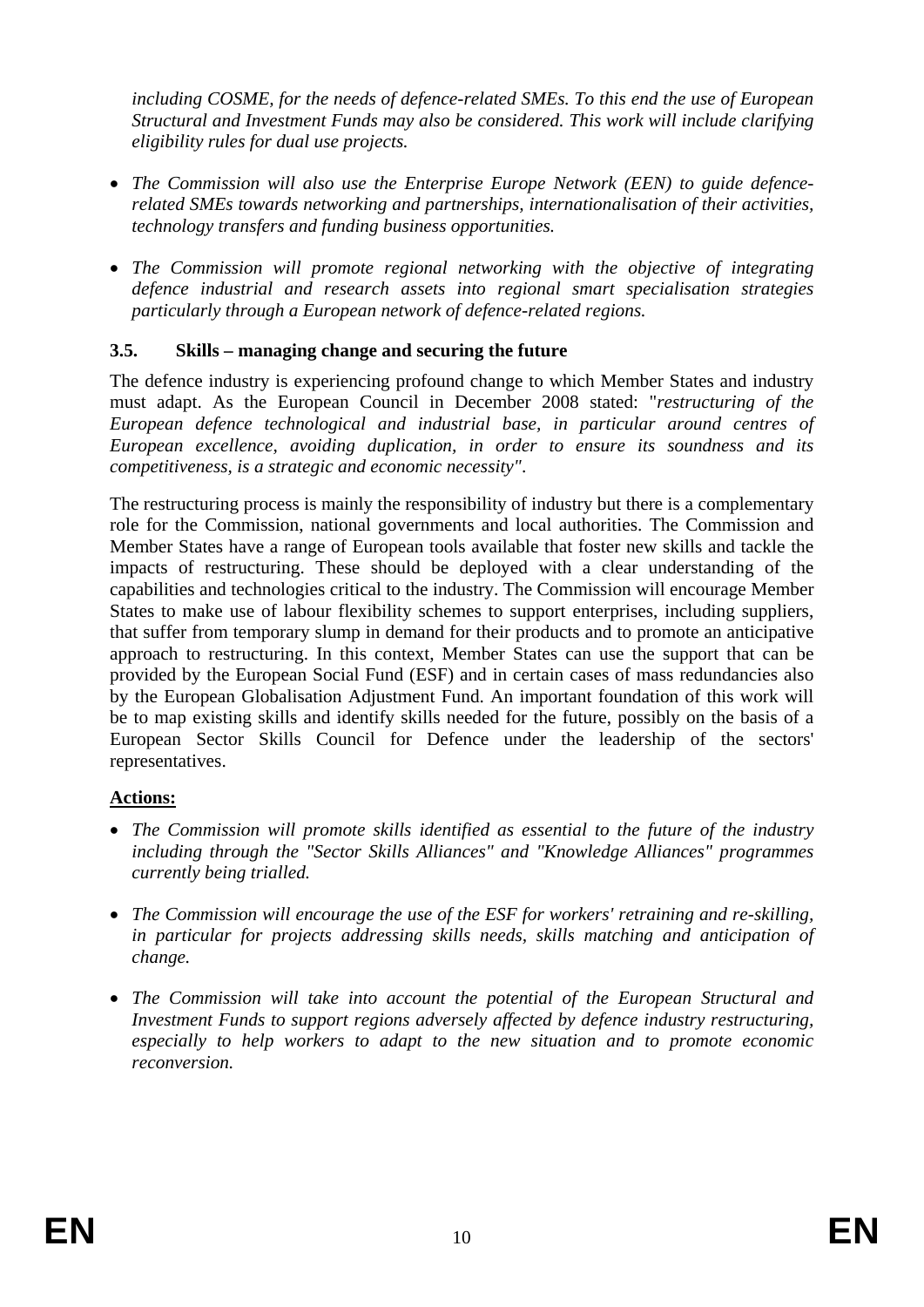#### **4. EXPLOITING DUAL-USE POTENTIAL OF RESEARCH AND REINFORCING INNOVATION**

Since a range of technologies can be dual in nature, there is growing potential for synergies between civil and military research. In this context, there is an on-going coordination between the Security Theme of the  $7<sup>th</sup>$  Framework Programme for Research and Technological Development and European defence research activities. Work has so far concentrated on CBRNE and has recently also addressed cyber defence in the context of CSDP and its synergies with cyber security. A number of activities in this regard are announced in the EU's Cyber Security Strategy, designed to make the EU's online environment the safest in the world. Furthermore, the SESAR Joint Undertaking has launched research activities on cyber security in the field of Air Traffic Management.

Within Horizon 2020, the areas of "Leadership in Enabling and Industrial Technologies" including the "Key Enabling Technologies" (KETs) and "Secure Societies" (Societal Challenge), offer prospects of technological advances that can trigger innovation not only for civil applications, but also have a dual-use potential. While the research and innovation activities carried out under Horizon 2020 will have an exclusive focus on civil applications, the Commission will evaluate how the results in these areas could benefit also defence and security industrial capabilities. The Commission also intends to explore synergies in the development of dual-use applications with a clear security dimension or other dual-use technologies like, for example, those supporting the insertion of civil RPAS into the European aviation system to be carried out within the framework of the SESAR Joint Undertaking.

Defence research has created important knock-on effects in other sectors, such as electronics, space, civil aviation and deep sea exploitation. It is important to maintain such spill-over effects from defence to the civil world and to help defence research to continue feeding civilian innovation.

The Commission also sees the potential benefits of additional possibilities for CSDP-related research outside the scope of Horizon 2020. This could take the form of a Preparatory Action on defence capabilities critical for CSDP operations seeking synergies with national research programmes. The Commission will define content and modalities together with Member States, EEAS and the EDA. In parallel Member States should maintain an appropriate level of funding for defence research and do more of it co-operatively.

#### **Actions:**

- *The Commission intends to support a pre-commercial procurement scheme to procure prototypes. The first candidates for these could be: CBRNE detection, RPAS and communication equipment based on software defined radio technology.*
- *The Commission will consider the possibility to support CSDP-related Research, such as through a Preparatory Action. The focus would be on those areas where EU defence capabilities would be most needed, seeking synergies with national research programmes where possible.*

#### **5. DEVELOPMENT OF CAPABILITIES**

The Commission is already working on non-military capability needs supporting both internal and external security policies, such as civil protection<sup>3</sup>, crisis management, cyber security,

 $\frac{1}{3}$  In the case of civil protection the development of capabilities is set out in the Commission's proposal for a Decision of the European Parliament and of the Council on a Union Civil Protection Mechanism (COM (2011) 934 final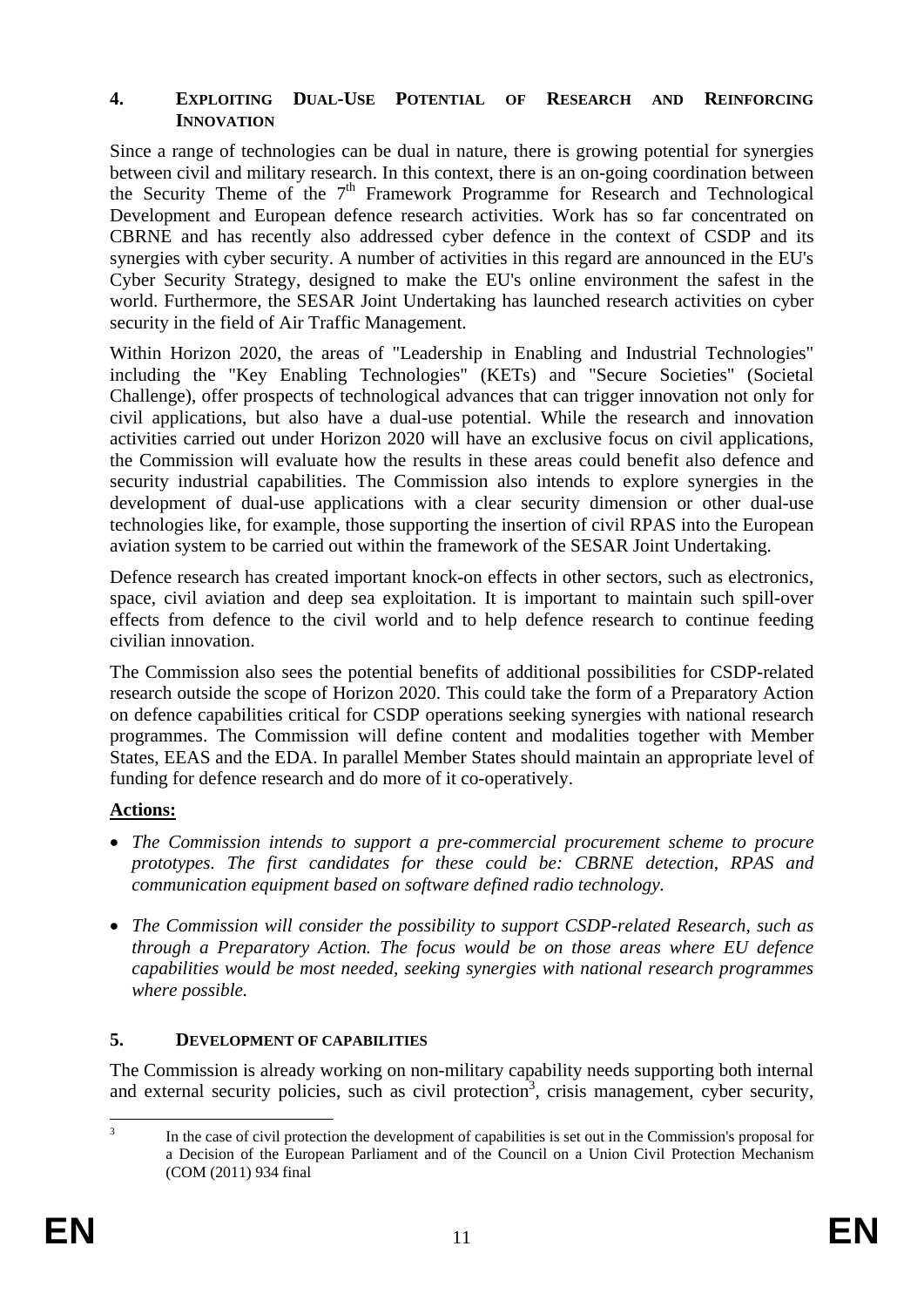protection of external borders and maritime surveillance. Up until now, these activities have been limited to co-funding and coordination of Member States' capabilities. The Commission intends to go one step further in order to ensure that Europe disposes of the full range of security capabilities it needs; that they are operated in the most cost-efficient way; and that interoperability between non-military and military capabilities is ensured in relevant areas.

### **Actions:**

- *The Commission will continue to enhance interoperability of information service sharing between civilian and defence users as piloted by the Common Information Sharing Environment for Maritime Surveillance;*
- *Building on existing EU networks, the Commission will explore together with Member States the establishment of a civil-military cooperation group in the areas of a) detection technologies, and b) methods to counter improvised explosive devices, man-portable air defence systems (MANPADs) and other relevant threats, such as CBRNE threats;*
- *The Commission will work with the EEAS on a joint assessment of dual-use capability needs for EU security and defence policies. On the basis of this assessment, it will come up with a proposal for which capability needs, if any, could best be fulfilled by assets directly purchased, owned and operated by the Union.*

### **6. SPACE AND DEFENCE**

Most space technologies, space infrastructures and space services can serve both civilian and defence objectives. However, contrary to all space-faring nations, in the EU there is no structural link between civil and military space activities. This divide has an economic and political cost that Europe can no longer afford. It is further exarcebated by European dependence on third country suppliers of certain critical technologies that are often subject to export restrictions.

Although some space capabilities have to remain under exclusive national and/or military control, a number of areas exist where increased synergies between civilian and defence activities will reduce costs and improve efficiency.

# **6.1. Protecting space infrastructures**

Galileo and Copernicus are major European space infrastructures. Galileo belongs to the EU, and both Galileo and Copernicus will support key EU policies. These infrastructures are critical as they form the backbone for applications and services that are essential for our economy, our citizens' well-being and security. These infrastructures need to be protected.

Space debris has become the most serious threat to the sustainability of our space activities. In order to mitigate the risk of collision it is necessary to identify and monitor satellites and space debris. This activity is known as space surveillance and tracking (SST), and is today mostly based on ground-based sensors such as telescopes and radars. At present there is no SST capability at European level; satellite and launch operators are dependent on US data for anti-collision alerts.

The EU is ready to support the emergence of a European SST service built on a network of existing SST assets owned by Member States, possibly within a trans-Atlantic perspective. These services should be available to public, commercial, civilian, military operators and authorities. This will require the commitment of Member States owning relevant assets to cooperate and provide an anti-collision service at European level. The ultimate objective is to ensure the protection of European space infrastructures with a European capability.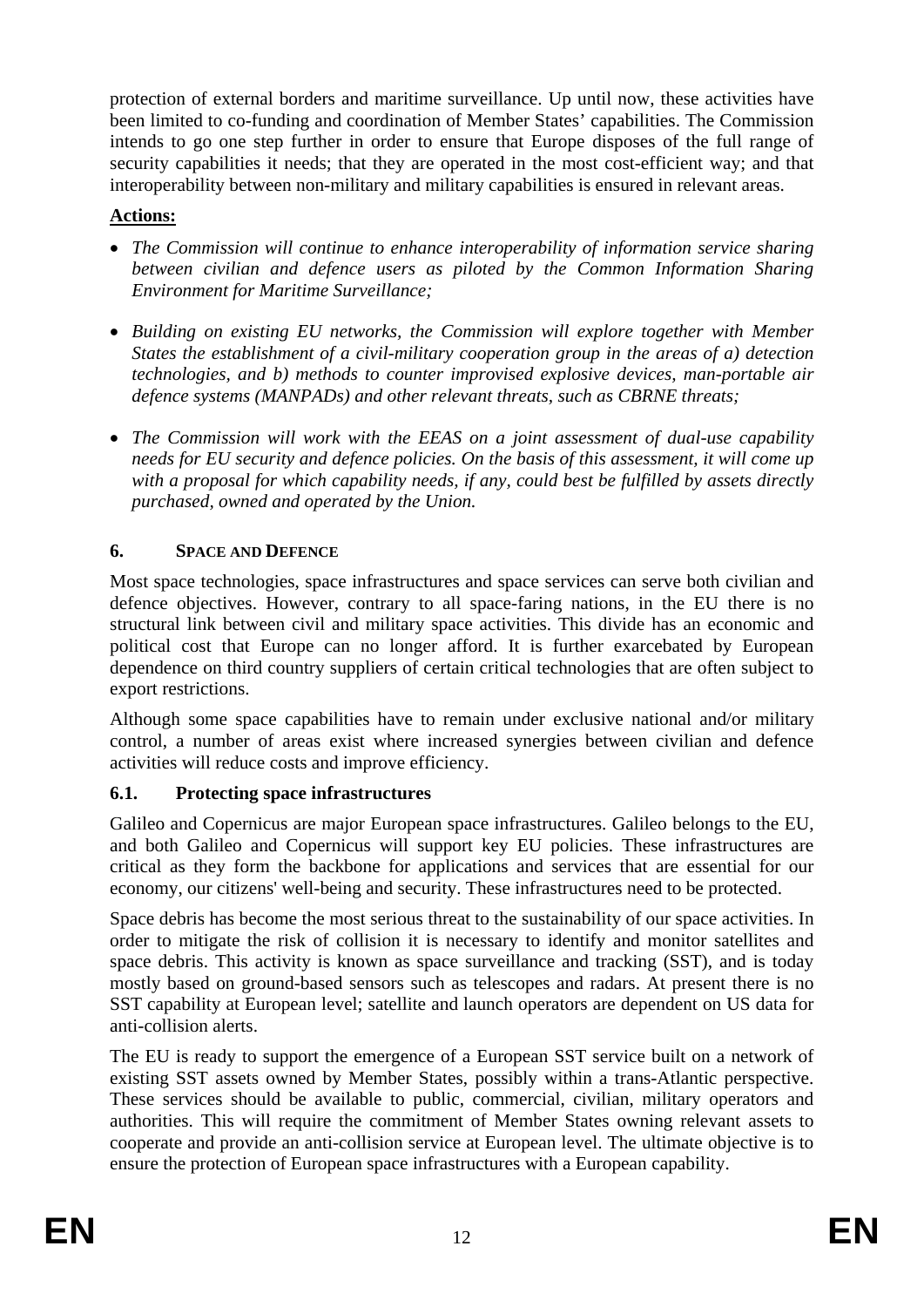### **Action:**

• *The Commission has put forward a proposal for EU SST support programme in 2013. Building on this proposal, the Commission will assess how to ensure, in the long-term, a high level of efficiency of the SST service.* 

# **6.2. Satellite Communications**

There is a growing dependence of military and civilian security actors on satellite communications (SATCOM). It is a unique capability which can ensure long-distance communications and broadcasting. It facilitates the use of mobile or deployable platforms as a substitute for ground-based communication infrastructures and to cater for the exchange of large quantities of data.

Commercial SATCOM is the most affordable and flexible solution to meet this growing need. Since the demand for security SATCOM is too fragmented pooling and sharing SATCOM acquisition could generate significant cost savings due to economies of scale and improved resilience.

Commercial SATCOMs cannot fully substitute core governmental/military satellite communications (MILSATCOM) which are developed individually by some EU Member States. However, these communications lack capacity to cater for the needs of smaller entities, most notably military aircraft or Special Forces in operation.

Furthermore, by the end of this decade, current Member States' MILSATCOM will come to the end their operational life. This key capability must be preserved.

### **Actions:**

- *The Commission will act to overcome the fragmentation of demand for security SATCOM. In particular, building on the EDA's experience, the Commission will encourage the pooling of European military and security commercial SATCOM demand;*
- *The Commission will explore the possibilities to facilitate, through existing programmes and facilities, Member States efforts to deploy government-owned telecommunications payloads on board satellites (including commercial) and develop the next generation of government-owned MILSATCOM capability at European level.*

# **6.3. Building an EU satellite high resolution capability**

Satellite high resolution imagery is increasingly important to support security policies including CSDP and CFSP. EU access to these capacities is crucial to perform early warning, timely decision making, advanced planning and improved conduct of EU crisis response actions both in the civilian and military domains.

In this field several national defence programmes are being developed. Some Member States have also developed high resolution dual systems to complement defence-only national programmes. These dual systems have allowed new forms of collaboration among Member States to emerge for the exploitation of satellite imagery whereby the acquisition takes place either on the market or through bilateral agreements. This successful approach, combining civil and defence user requirements, should be pursued.

As the need for high resolution imagery continues to grow, in order to prepare the next generation of high resolution imagery satellites which should be deployed around 2025, a number of technologies must be explored and developed such as hyper-spectral, high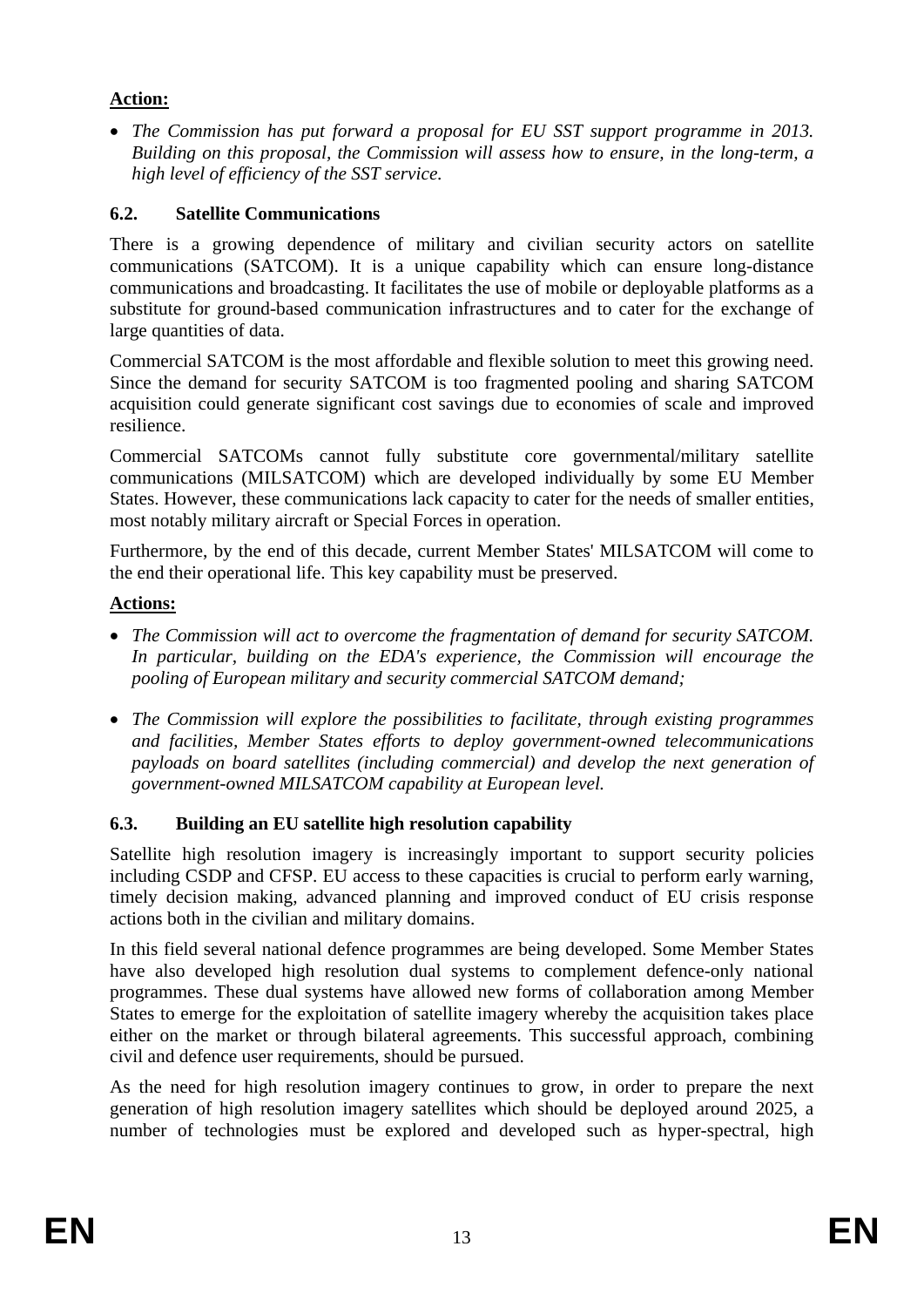resolution satellites in geostationary orbit or advanced ultra-high resolution satellites in combination with new sensor platforms such as RPAS.

# **Action:**

• *The European Commission together with EEAS and EDA will explore the possibility to develop progressively new imaging capabilities to support CFSP and CSDP missions and operations. Also the European Commission will contribute to developing the necessary technologies for the future generations of high resolution imagery satellites.* 

#### **7. APPLICATION OF EU ENERGY POLICIES AND SUPPORT INSTRUMENTS IN THE DEFENCE SECTOR**

Armed forces are the biggest public consumers of energy in the EU. According to the EDA, their combined annual expenditures for electricity alone sum up to an estimated total of more than one billion euros. Moreover, fossil fuels remain the most important source to meet these energy needs. This implies sensitive dependencies and exposes defence budgets to risks of price increases. Therefore, to improve security of supply and reduce operational expenditures, armed forces have a strong interest in reducing their energy footprint.

At the same time, armed forces are also the largest public owner of free land and infrastructures, with an estimated total of 200 million square meters of buildings and 1 % of Europe's total land surface. Exploiting this potential would enable armed forces to reduce their energy needs and cover a considerable part of these needs from their own low-emission and autonomous sources. This would reduce costs and dependences and contribute at the same time to accomplishing the Union's energy objectives.

In the research field, the Commission has developed the Strategic Energy Technology (SET) Plan to promote innovative and low-carbon energy technologies which have better efficiencies and are more sustainable than existing energy technologies. Given its important energy needs, the defence sector could be a frontrunner in the deployment of the emerging energy technologies of the SET-Plan.

# **Actions:**

- *The Commission will set up a specific consultation mechanism with Member States experts from the defence sector by mid-2014, based on the model of the existing Concerted Actions on renewables and energy efficiency. This mechanism will focus on a) energy efficiency, particularly in building sector; b) renewable energy and alternative fuels; c) energy infrastructure, including the use of smart grid technologies and will:* 
	- *Examine the applicability of the existing EU energy concepts, legislation and support tools to the defence sector.*
	- *Identify possible objectives and focus areas of action at EU level for a comprehensive energy concept for armed forces.*
	- *Develop recommendations for a guidebook on renewable energies and energy efficiency in the defence sector with a focus on the implementation of the existing EU legislation, innovative technologies' deployment and the use of innovative financial instruments.*
	- *Exchange information with the SET-Plan Steering Group on a regularly basis.*
- *The Commission will also consider developing a guidance document on implementation of Directive 2012/27/EU in the defence sector.*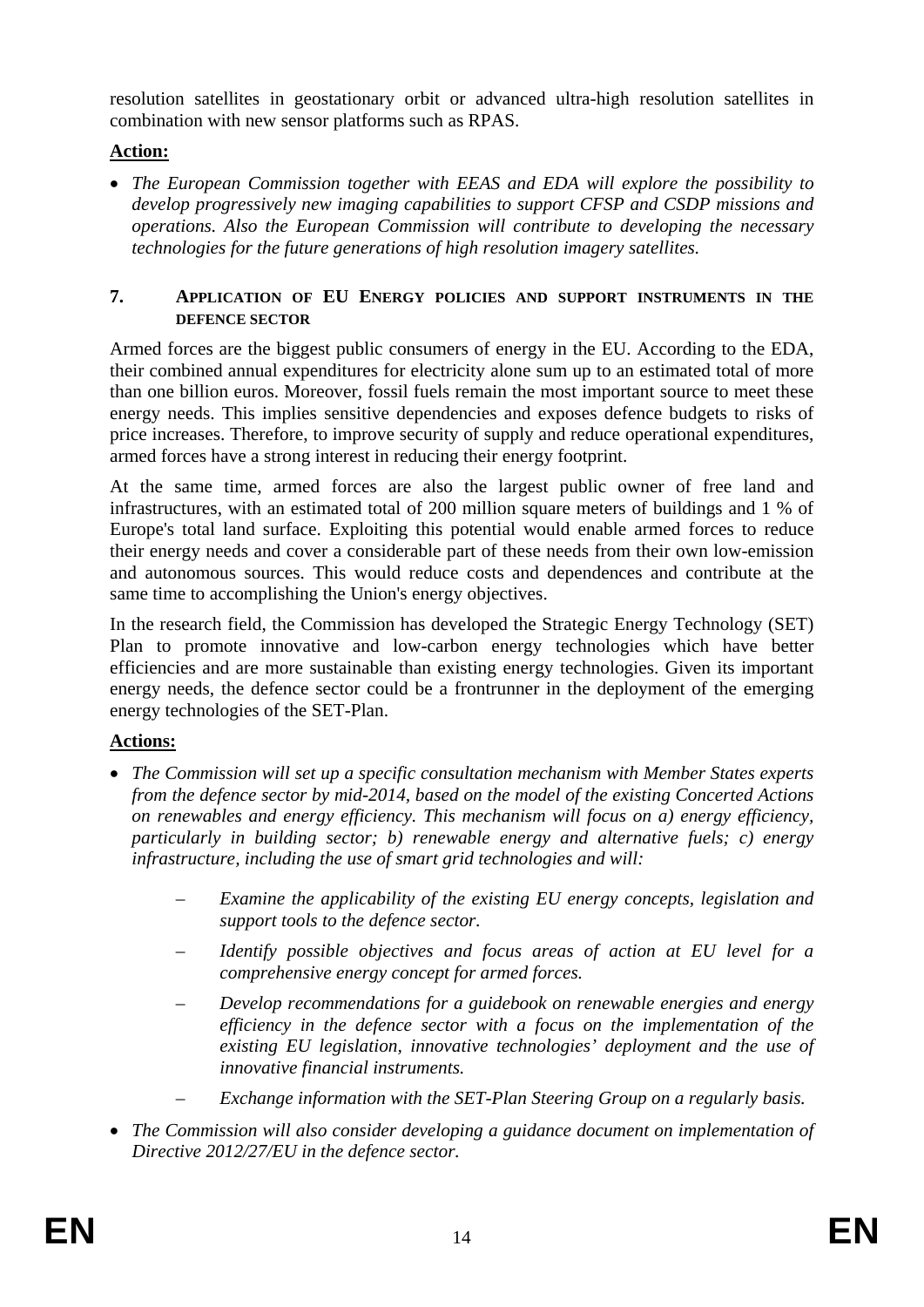• *The Commission will support the European armed forces GO GREEN demonstration project on photovoltaic energy. Following its successful demonstration, the Commission will also help to develop GO GREEN further, involving more Member States and possibly expanding it to other renewable energy sources such as wind, biomass and hydro.* 

### **8. STRENGTHENING THE INTERNATIONAL DIMENSION**

With defence budgets shrinking in Europe, exports to third countries have become increasingly important for European industries to compensate for reduced demand on their home markets. Such exports should be authorised in accordance with the political principles laid down in Common Position 2008/944/CFSP, adopted on 8 December 2008, and in accordance with the Arms Trade Treaty adopted on 2 April 2013 by the General Assembly of the United Nations Organisation. At the same time, Europe has an economic and political interest to support its industries on world markets. Lastly Europe needs to ensure a coherent approach to the monitoring of incoming foreign investment (as set out in section 2.3 on ownership and security of supply).

# **8.1. Competitiveness on third markets**

Whereas defence expenditure has decreased in Europe, it continues to increase in many other parts of the world. Access to these markets is often difficult, depending on political considerations, market access barriers, etc. The world's biggest defence market, the United States, is basically closed for imports from Europe. Other third countries are more open, but often require offsets which put a heavy burden on EU companies. Finally, on many third markets, several European suppliers compete with each other, which makes it difficult from a European perspective to support a specific EU supplier.

# **Action:**

• The Commission will establish a dialogue with stakeholders on how to support the *European defence industry on third markets. With respect to offsets on third markets, this dialogue will explore ways of mitigating possible negative impacts of such offsets on the internal market and the European defence industrial base. It will also examine how EU institutions could promote European suppliers in situations where only one company from Europe is competing with suppliers from other parts of the world.* 

# **8.2. Dual Use Export Controls**

Dual-use export controls closely complement arms trade controls and are key for EU security as well as for the competiveness of many companies in the aerospace, defence and security sectors. The Commission has initiated a review of the EU export control policy and has conducted a broad public consultation, which conclusions are presented in a Commission Staff Working Document issued in January 2013. The reform process will be further advanced with the preparation of a Communication which will address remaining trade barriers that prevent EU companies to reap the full benefits of the internal market.

#### **Action:**

• *As part of the ongoing export control policy review, the Commission will present an impact assessment report on the implementation of Regulation (EC) 428/2009 and will follow up with a Communication outlining a long-term vision for EU strategic export controls and concrete policy initiatives to adapt export controls to rapidly changing technological, economic and political conditions. This may include proposals for legislative amendments to the EU export control system.*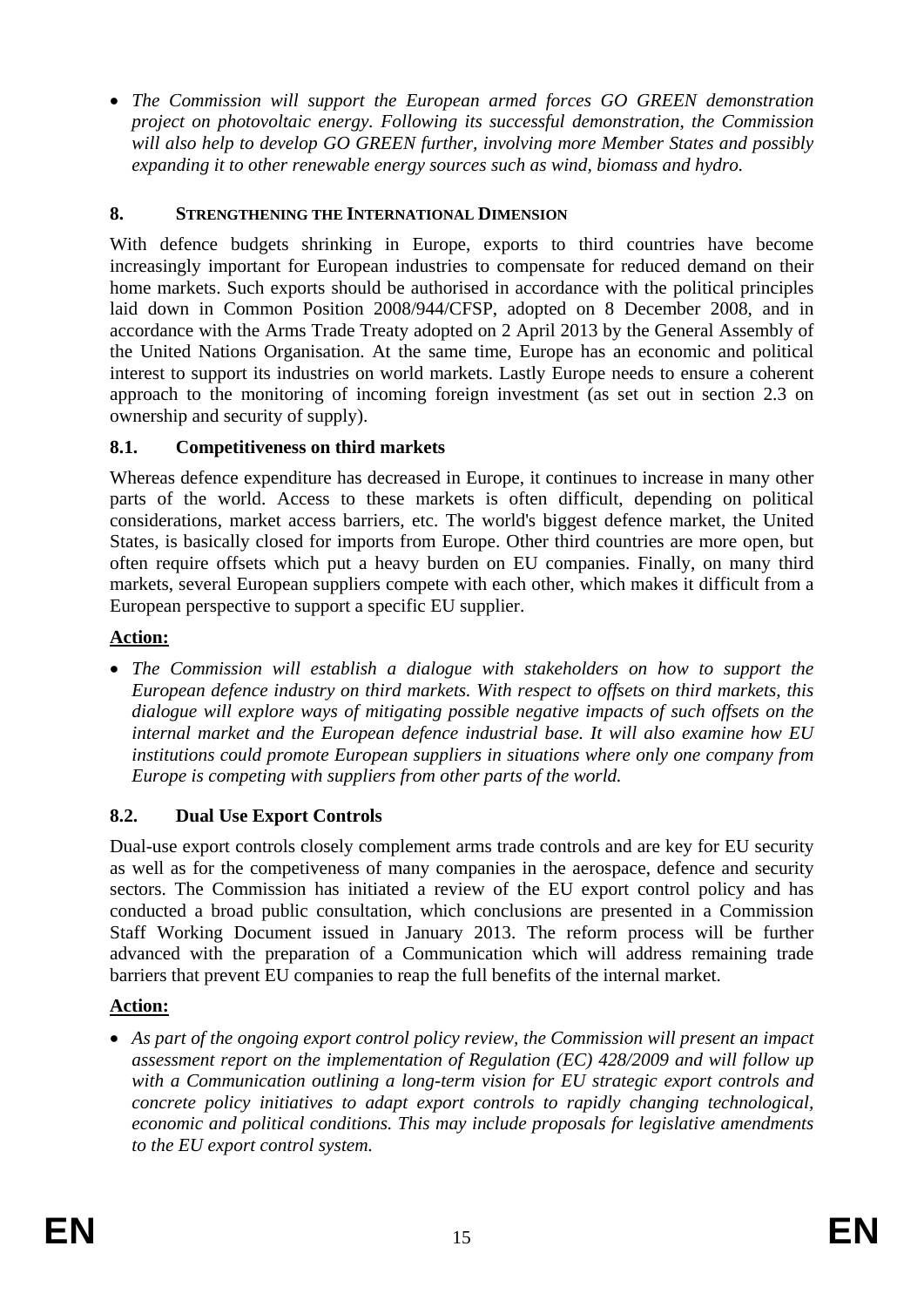# **9. CONCLUSIONS**

Maintaining and developing defence capabilities to meet current and future challenges in spite of severe budget constraints will only be possible if far-reaching political and structural reforms are made. Time has come to take ambitious action.

### **9.1. A new framework for developing civil / military co-operation**

Civil / military co-operation is a complex challenge with numerous operational, political, technological and industrial facets. This is particularly true in Europe, where distribution of competences and division of work adds another layer of complexity. This Communication provides a package of measures that can help to overcome these challenges and incentivise co-operation between Member States. In this context, our objective is to develop an integrated approach across the civ-mil dividing line, with a seamless transition throughout all phases of the capability life cycle i.e. from the definition of capability needs to their actual use on the ground.

As a first step towards this objective, the Commission will review its own internal way of dealing with security and defence matters. Based on the experience of the Defence Task Force, it will optimise its mechanisms for cooperation and coordination between its own services and with stakeholders.

### **9.2. A call to Member States**

This Communication sets out an Action Plan for the Commission's contribution to strengthening the CSDP. The Commission invites the European Council to discuss this Action Plan in December 2013 together with the report prepared by the High Representative of the Union for Foreign Affairs and Security Policy on the basis of the following considerations:

- Decisions on investments and capabilities for security and defence should be based on a common understanding of threats and interests. Europe therefore needs to develop, in due course, a strategic approach covering all aspects of military and nonmilitary security. In this context, a wider political debate on the implementation of relevant provisions of the Lisbon Treaty should be held;
- The Common Security and Defence Policy is a necessity. To become effective, it should be underpinned by a fully-fledged Common European Capabilities and Armaments Policy as mentioned in Article 42 of the TEU;
- To ensure coherence of efforts, CSDP must be closely coordinated with other relevant EU policies. This is particular important in order to generate and exploit synergies between the development and use of defence and civil security capabilities;
- For CSDP to be credible, Europe needs a strong defence industrial and technological base. To achieve this objective, it is crucial to develop a European Defence Industrial Strategy based on a common understanding of the degree of autonomy Europe wants to maintain in critical technology areas;
- To maintain a competitive industry capable of producing at affordable prices the capabilities we need, it is essential to strengthen the internal market for defence and security and to create conditions which enable European companies to operate freely in all Member States;
- Facing severe budget constraints, it is particularly important to allocate and spend financial resources efficiently. This implies inter alia to cut back operational costs, pool demand and harmonise military requirements;